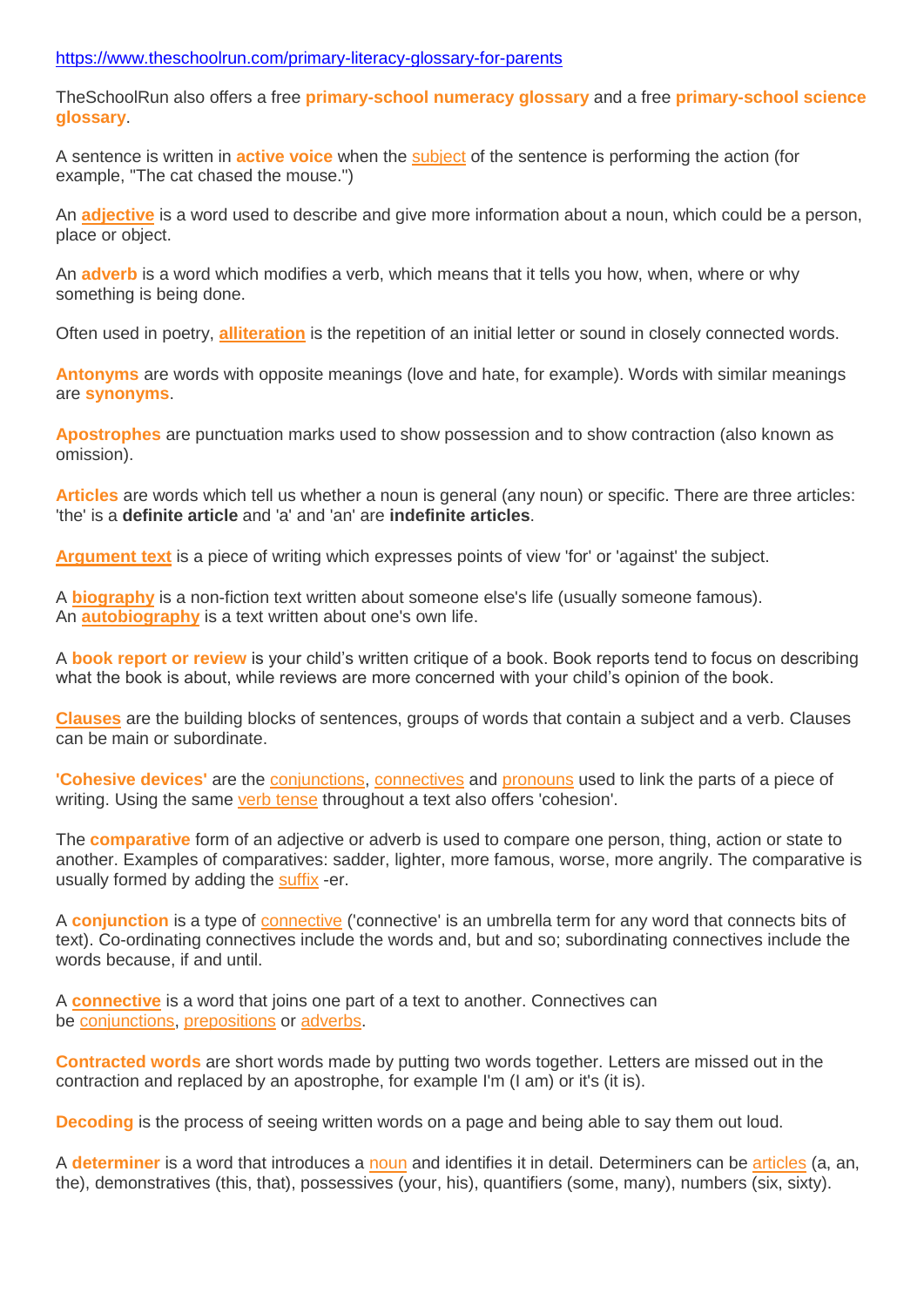**Direct [speech](http://www.theschoolrun.com/what-are-direct-and-indirect-speech)** is a sentence in which the exact words spoken are reproduced in speech marks (quotation marks or inverted commas). **[Indirect](http://www.theschoolrun.com/what-are-direct-and-indirect-speech) speech** or reported speech is when the general points of what someone has said are reported, without actually writing the speech out in full.

An **[embedded](http://www.theschoolrun.com/what-is-an-embedded-clause) clause** is a **[clause](http://www.theschoolrun.com/what-is-a-clause) used in the middle of another clause**. It is usually marked by commas. exception words throughout their time in primary school, particularly in Reception, Y1 and Y2.

An **[explanation](http://www.theschoolrun.com/what-is-an-explanation-text) text** describes a process. These non-fiction texts are usually written in the present tense, with numbered points and diagrams or pictures to make the process clear.

A **[fable](http://www.theschoolrun.com/what-is-a-fable)** is a story that features animals, plants or forces of nature that have been anthropomorphised (given human qualities) and ends with a 'moral'.

**[Figurative](http://www.theschoolrun.com/what-is-figurative-language) language** uses words and ideas to suggest meaning (as opposed to literal language, which communicates in a plain and obvious way). In primary school, forms of figurative language studied include [metaphor,](http://www.theschoolrun.com/what-is-a-metaphor) [simile,](http://www.theschoolrun.com/what-is-a-simile) [personification,](http://www.theschoolrun.com/what-is-personification) hyperbole and [onomatopoeia.](http://www.theschoolrun.com/what-is-onomatopoeia)

**Fronted [adverbials](http://www.theschoolrun.com/what-are-fronted-adverbials)** are words or phrases at the beginning of a sentence, used like [adverbs](http://www.theschoolrun.com/what-is-an-adverb) to describe the action that follows.

A **[haiku](http://www.theschoolrun.com/what-haiku-0)** is a form Japanese poetry that has three lines. There can be any number of words, but there must be 5 syllables in the first line, 7 syllables in the second line and 5 syllables in the third line. Haikus don't usually rhyme.

**[High-frequency](http://www.theschoolrun.com/what-are-high-frequency-words) words** are some of the most common words in the English language. A number of them don't follow phonetic rules, so they must be learned individually by heart. Children start to learn to read and write high-frequency words in Reception, and are given more words to memorise in KS1 and KS2.

**[Homophones](http://www.theschoolrun.com/homophones-explained)** are words that sound the same but have different meanings. Some homophones are pronounced the same way and spelled the same way but have different meanings; others are pronounced the same way but are spelled differently and have different meanings.

An **[information](http://www.theschoolrun.com/information-text) text** is a non-fiction text which gives information about a particular thing. Information texts are sometimes called non-chronological reports, because they are reporting information about something without mentioning the order of events.

An **[instruction](http://www.theschoolrun.com/instruction-texts) text** is a non-fiction text such as a recipe or manual. Instruction texts include lists of items and numbered points detailing how to carry out a certain activity.

While most verbs form their different tenses according to an established "formula", some verbs do not form their tenses in a regular way and are called **[irregular](http://www.theschoolrun.com/what-are-irregular-verbs) verbs**.

**[Journalistic](http://www.theschoolrun.com/what-is-journalistic-writing) or newspaper writing** is a [non-fiction](http://www.theschoolrun.com/non-fiction) genre which children learn to analyse and write in Key Stage 2 English.

A **[kenning](http://www.theschoolrun.com/what-is-a-kenning)** uses a two-word phrase in the place of a one-word noun in poetry (for example, sea-farer instead of sailor).

A **[metaphor](http://www.theschoolrun.com/what-is-a-metaphor)** is a comparison which is not literally true. It suggests what something is like by comparing it with something else with similar characteristics (for example, my brother is a piglet).

A **[modal](http://www.theschoolrun.com/what-are-modal-verbs) verb** is a special type of verb which changes or affects other verbs in a sentence. Modal verbs are used to show the level of possibility, indicate ability, show obligation or give permission.

A **[multi-clause](http://www.theschoolrun.com/what-are-simple-compound-and-complex-sentences-0) sentence** is another term for a complex sentence.

A **[mystery](http://www.theschoolrun.com/what-is-mystery-text) story** is one in which an unexplained event (often a crime) has occurred and the reader discovers how events unfolded by reading the text.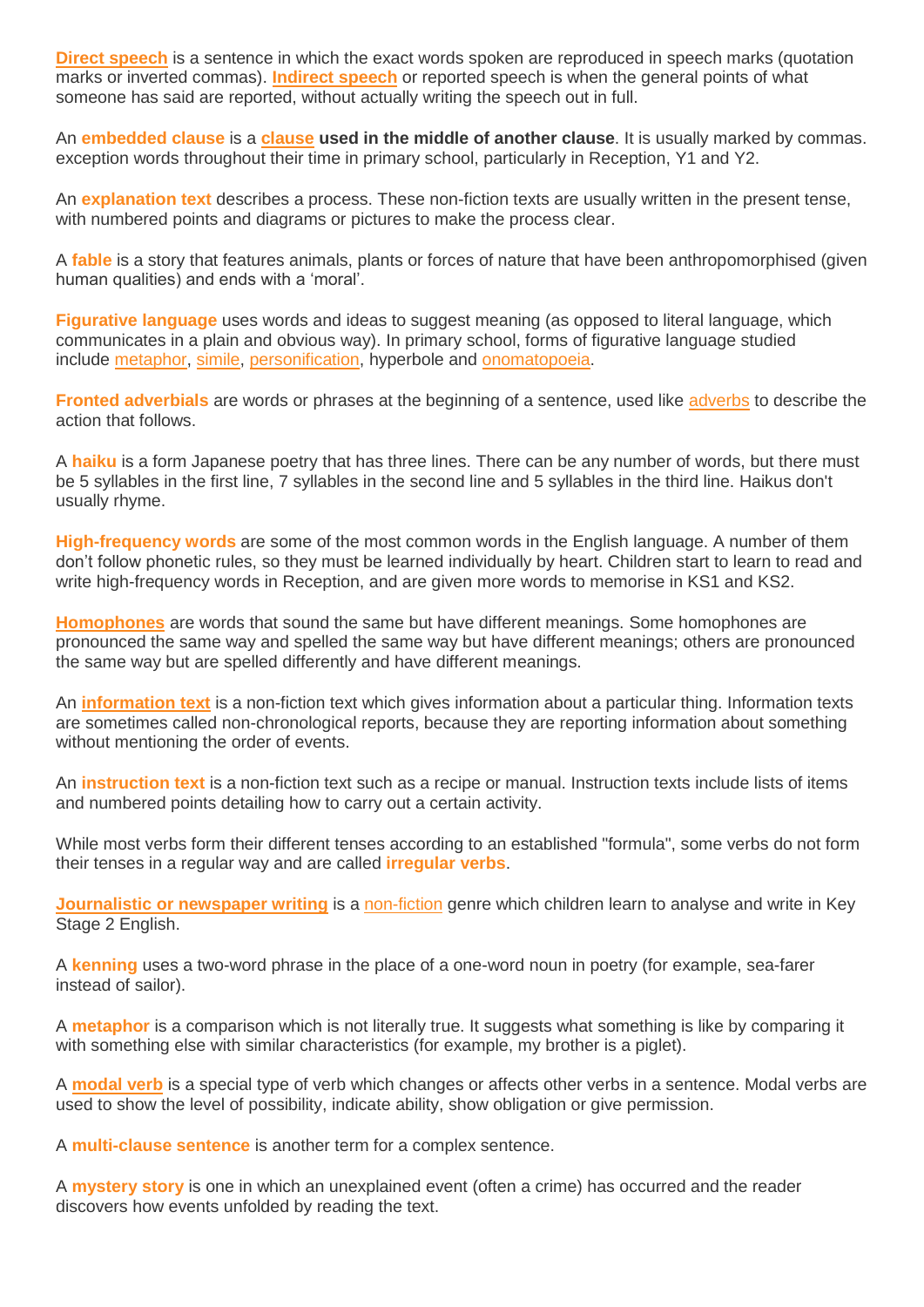A **[myth](http://www.theschoolrun.com/myths-and-legends)** is a traditional, ancient story that is fictional. Myths were often written to explain natural phenomena and quite often involved gods and fantasy creatures. A **[legend](http://www.theschoolrun.com/myths-and-legends)** is a story which takes place within human history. Legends are widely believed to be rooted in the truth, but will have evolved over time and taken on fictional elements.

A **[non-chronological](http://www.theschoolrun.com/what-is-a-non-chronological-report) report** is a non-fiction report which is not written in time order. Explanation texts, recounts and instruction texts are non-chronological reports.

Any text that is not a story is **[non-fiction](http://www.theschoolrun.com/non-fiction)**. Non-fiction texts studied at primary school include instruction texts, recounts, information texts, explanation texts, persuasive texts, biography, journalistic writing and argument texts.

A **[noun](http://www.theschoolrun.com/what-is-a-noun)** is a naming word. It is a thing, a person, an animal or a place. Nouns can be common, proper, abstract or collective.

The **[object](http://www.theschoolrun.com/what-are-subject-and-object)** of a sentence is the thing or person that is involved in an action, but does not carry it out ("The cat chased **the mouse**.").

**[Onomatopoeia](http://www.theschoolrun.com/what-is-onomatopoeia)** is a word that names a sound, but also sounds like that sound. For example: boom, honk, pop, crack, cuckoo, crack, splat, tweet, zoom, sizzle, whizz, buzz, hiss, rip.

A **[paragraph](http://www.theschoolrun.com/what-is-a-paragraph)** is a section of writing consisting of one or more sentences grouped together and discussing one main subject.

A sentence is written in **[passive](http://www.theschoolrun.com/what-are-active-and-passive-sentences) voice** when the [subject](http://www.theschoolrun.com/what-are-subject-and-object) of the sentence has something done to it by someone or something. For example: "The mouse was being chased by the cat."

The **past [continuous](http://www.theschoolrun.com/what-are-the-present-continuous-and-the-past-continuous)** is the verb [tense](http://www.theschoolrun.com/what-is-verb-tense) we use to describe actions that continued for a period of time in the past (I was walking / I was singing).

The **past [perfect](http://www.theschoolrun.com/what-are-the-present-perfect-and-the-past-perfect)** is the verb [tense](http://www.theschoolrun.com/what-is-verb-tense) we use to describe actions that were completed by a particular time in the past.

**[Personification](http://www.theschoolrun.com/what-is-personification)** is a type of figurative language which gives an object human characteristics (emotions, sensations, speech, physical movements).

**[Persuasive](http://www.theschoolrun.com/what-is-persuasive-text) text** is non-fiction text which aims to make the reader do something. Adverts, posters and travel brochure are all kinds of persuasive text.

A **[phrase](http://www.theschoolrun.com/what-is-a-phrase)** is a small group of words that does not contain a [verb.](http://www.theschoolrun.com/powerful-verbs-explained)

A **play [script](http://www.theschoolrun.com/play-script)** is a piece of writing written for the stage. It is likely to include a list of characters, may be divided into acts (which are then divided into scenes) and contain dialogue and stage directions.

A **[prefix](http://www.theschoolrun.com/what-is-a-prefix)** is a string of letters that are added to the beginning of a root word, changing its meaning.

**[Prepositions](http://www.theschoolrun.com/what-are-prepositions)** are linking words in a sentence. We use prepositions to explain where things are in time or space.

The **present [continuous](http://www.theschoolrun.com/what-are-the-present-continuous-and-the-past-continuous)** is the verb [tense](http://www.theschoolrun.com/what-is-verb-tense) we use to describe actions that continue for a period of time (I am walking / I am singing).

The **[present](http://www.theschoolrun.com/what-are-the-present-perfect-and-the-past-perfect) perfect** is the verb [tense](http://www.theschoolrun.com/what-is-verb-tense) we use to describe actions that are completed by the present.

A **[pronoun](http://www.theschoolrun.com/what-is-a-pronoun)** is a word used to replace a noun. Examples of pronouns are: he, she, it, they. Pronouns can be personal and possessive.

A **[recount](http://www.theschoolrun.com/what-is-a-recount)** is a non-fiction piece of writing that gives details of an event that has happened. Diary entries, newspaper articles and letters are all forms of recounts,